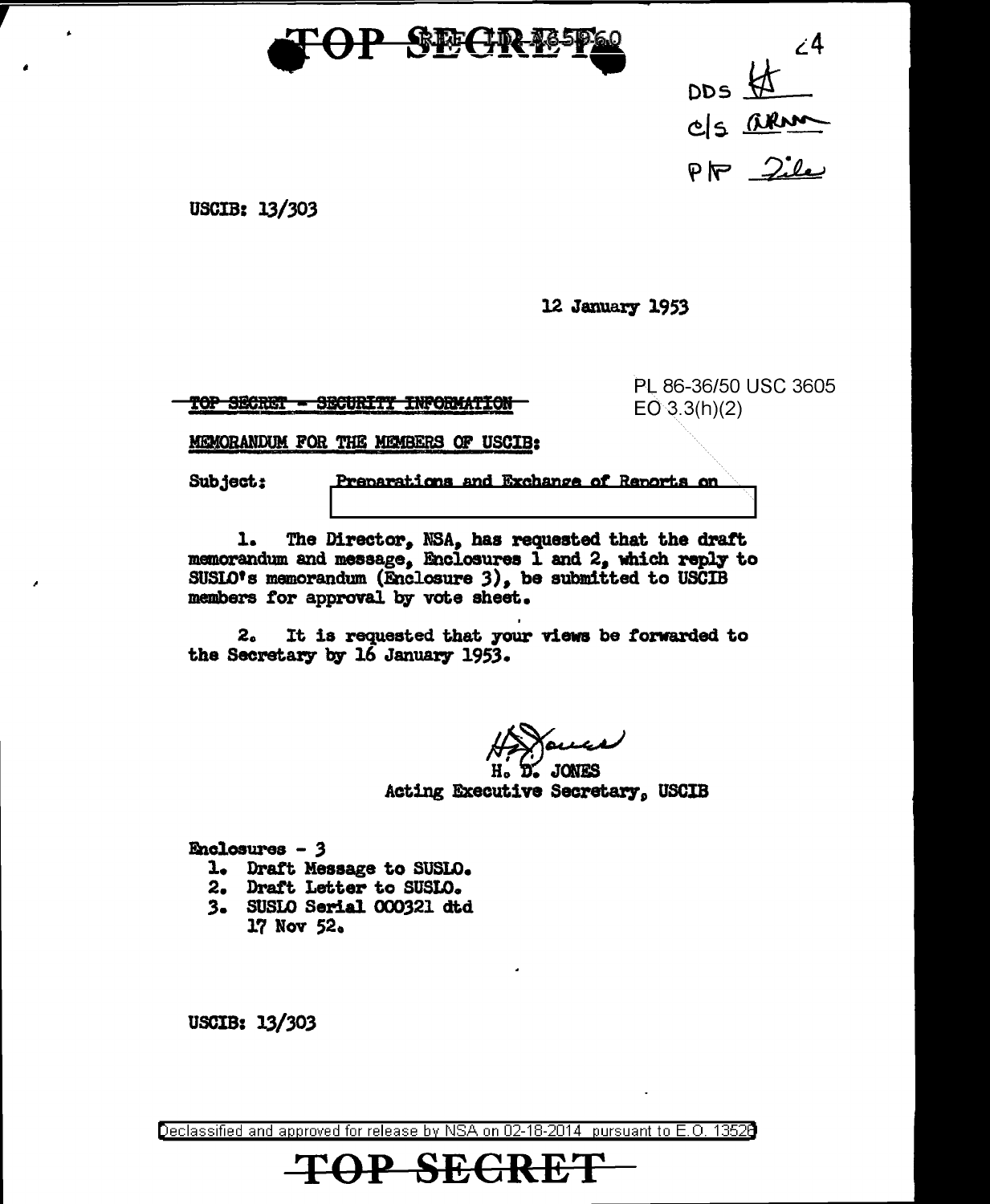

| from: | <b>DIRNSA</b> |
|-------|---------------|
|-------|---------------|

WI.

DRAFT/24 December 1952

SUSLO, LONDON TO:

> $EO 3.3(h)(2)$ PL 86-36/50 USC 3605

| REUR SERIAL ØØØ321 DATED 17 NOVEMBER 1952, USCIB CONSIDERS                  | <b>PROPOSALS TO</b> |
|-----------------------------------------------------------------------------|---------------------|
| BE REASONABLE BASIS FOR EVENTUAL AGREEMENT IN FORM OF ANNEXURE TO BRUSA AP- |                     |
| PROPOSALS, AS INTERPRETED BY USCIB, WOULD NOT REQUIRE EXCHANGE<br>PENDIX B. |                     |
| OF INFORMATION                                                              |                     |

TO AVOID POSSIBLE MISUNDERSTANDING ON

THIS POINT, USCIB PROPOSES REVISIONS TO DRAFT OF THE ANNEXURE. THESE PROPOSALS ARE BEING FORWARDED BY BAG.

Enclosure 1 with USCIB 13/303 dated 12 January 1953.

## **TOP SECRET**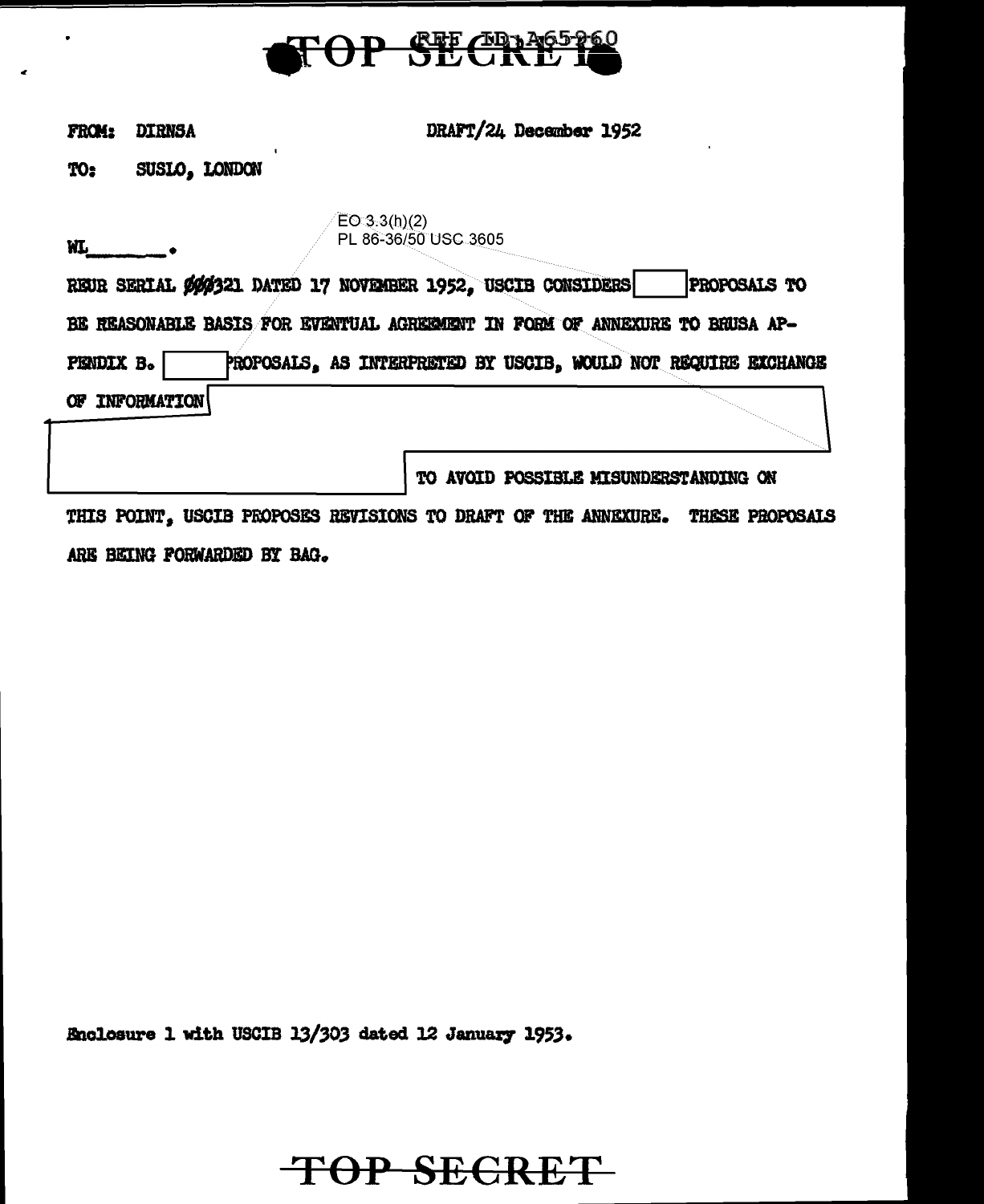

DRAFT/Serial:

## **TO:** Senior U.S. Lisison Officer London

1. Reference is made to WL . USCIB proposes that if the following statement is acceptable to  $\begin{array}{c} 1 \end{array}$  it should be annexed to Appendix B to the BRUSA Agreement:

| USCIB assumes that if ____ lagrees to the foregoing,<br>2.<br>arrange for the production and distribution of the annexure. | Will                                 |
|----------------------------------------------------------------------------------------------------------------------------|--------------------------------------|
|                                                                                                                            | EO 3.3(h)(2)<br>PL 86-36/50 USC 3605 |

(Draft) RALPH J. CANINE Major General, US Army Director

Enclosure 2 with USCIB 13/303 dated 12 January 1953.

**TOP SECRET**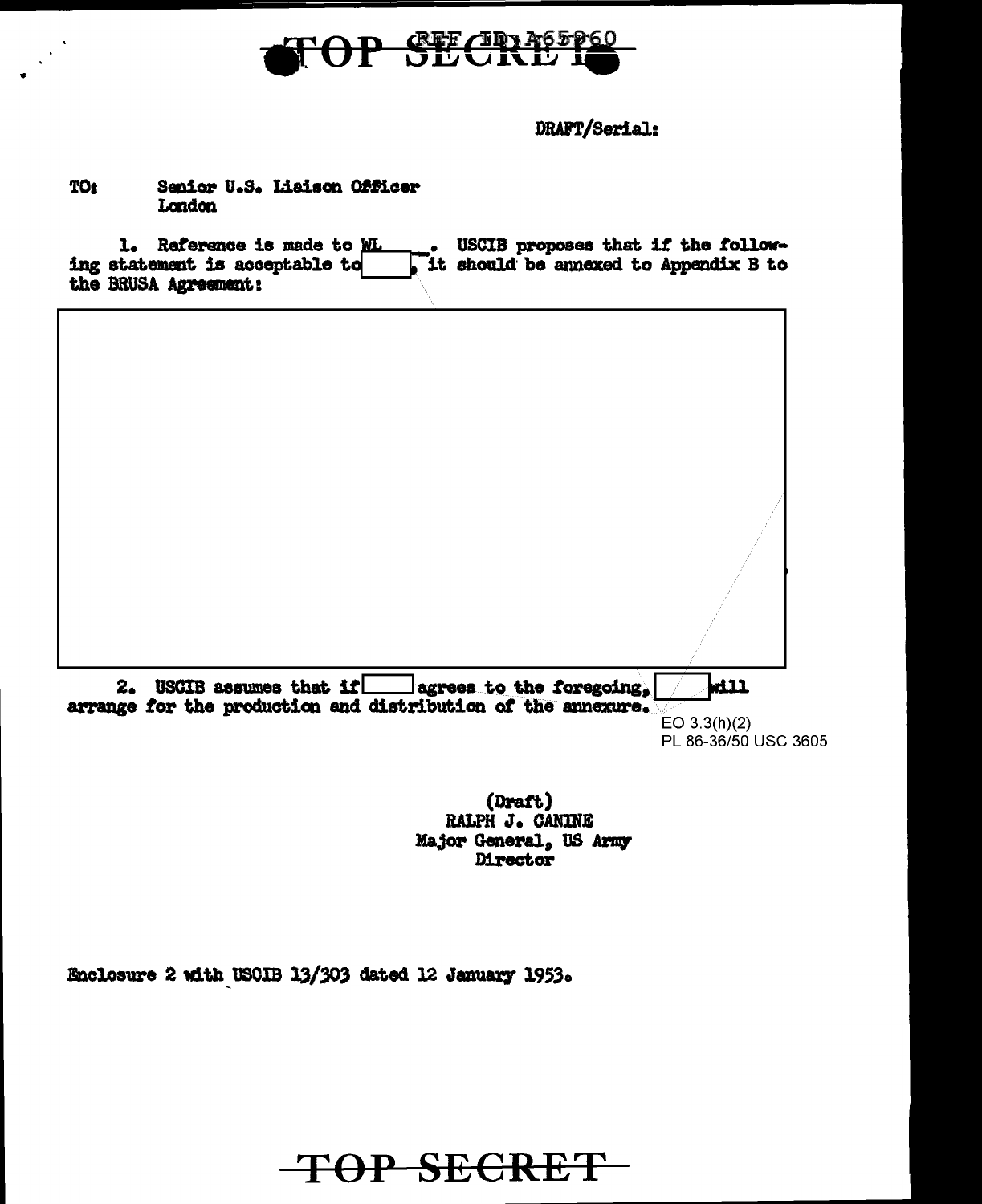

17 November 1952

TOP SECRET

courity Information

| Memorandum for:        |                  |  | Director, National Security Agency                                                  |  |                                                                                                    |  |
|------------------------|------------------|--|-------------------------------------------------------------------------------------|--|----------------------------------------------------------------------------------------------------|--|
| Subj:                  |                  |  | Preparations and Exchange of Reports on                                             |  |                                                                                                    |  |
| Ref:                   | (a)<br>ъ)<br>(c) |  | SUSLO Message 1N-291 of 15 October 1952<br>SUSLO Message LW-347 of 14 November 1952 |  | USCIB Nemo UC #000319, subject as above, of 27 August 1952<br>EO 3.3(h)(2)<br>PL 86-36/50 USC 3605 |  |
| <b>Director, GCHQ:</b> |                  |  |                                                                                     |  | 1. The following response to reference (a) has been received from the                              |  |
|                        |                  |  |                                                                                     |  |                                                                                                    |  |

therefore proposes the following as a basis of agreement between  $3. L$ the two Boards:

 $-1-$ 

Enclosure 3 with USCIB 13/303 dated 12 January 1953.